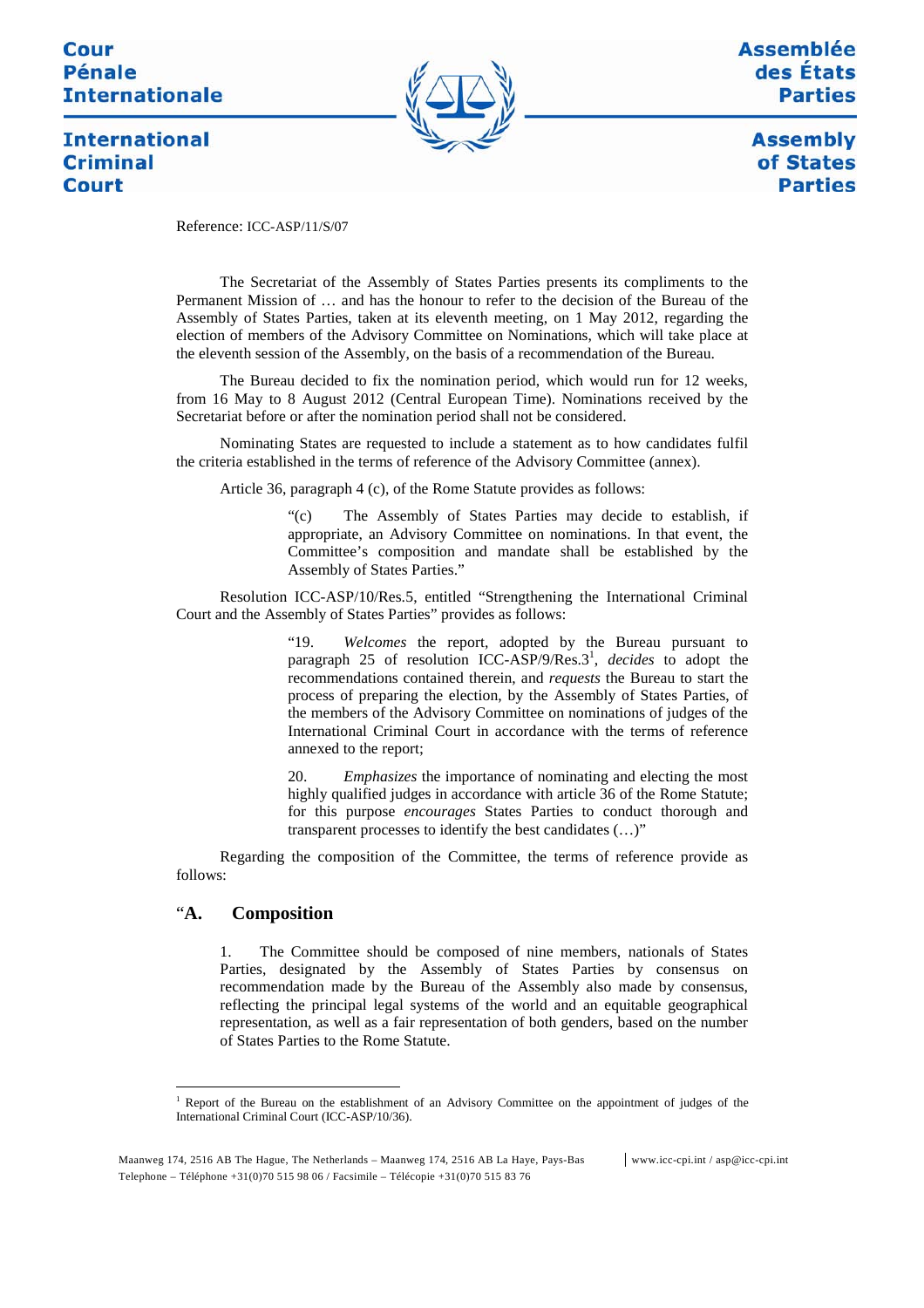2. Members of the Committee should be drawn from eminent interested and willing persons of a high moral character, who have established competence and experience in criminal or international law.

3. Members of the Committee would not be the representatives of States or other organizations. They would serve in their personal capacity, and would not take instructions from States Parties, States or any other organizations or persons.

4. The Committee will designate a coordinator to chair its meetings and organize its work."

At its eleventh meeting, the Bureau decided to establish a working group of the Bureau, comprising one member from each regional group, which would be tasked with identifying nine candidates for nomination by the Bureau and election by the Assembly, and with ensuring that the requirements set out in the Committee's terms of reference are respected.

Nominations shall be communicated through the diplomatic channel to the Secretariat of the Assembly of States Parties, International Criminal Court, Room A-0448, Maanweg 174, 2516 AB The Hague, The Netherlands (or via fax +31-70-515-8376 or via e-mail to asp@icc-cpi.int). If feasible, the Secretariat would appreciate receiving an electronic copy of the nomination and supporting documents.

The Hague, 14 May 2012